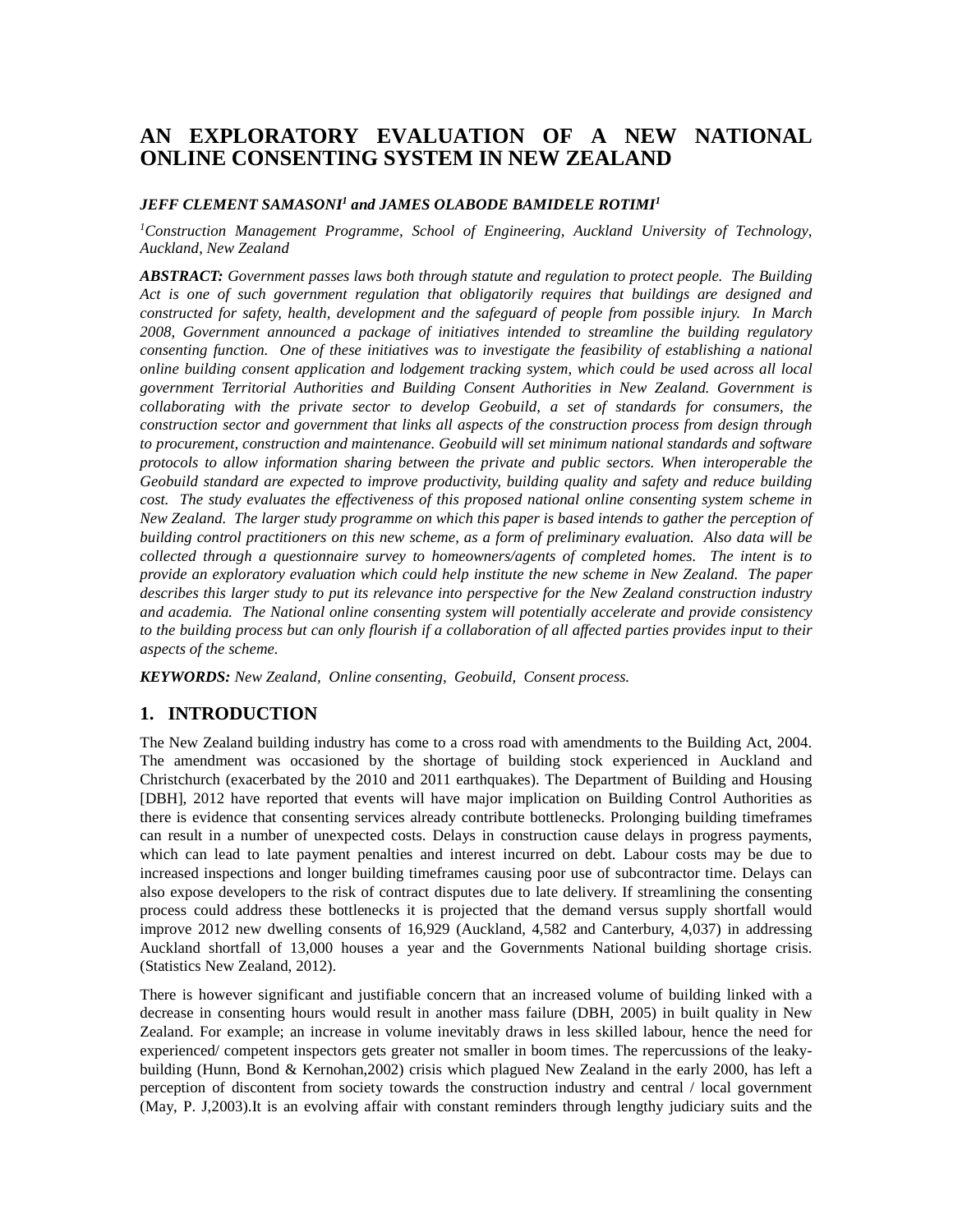premature decaying of buildings.

# **2. LITERATURE REVIEW**

## **2.1 Building Act review**

The government passes laws both through statute and regulation to protect people and the Building Act purports that buildings are designed and constructed for safety, health, development and safeguard people from possible injury. (Massey, W, 1999). At present central and local government through there building Consent Authorities are the guardians of the New Zealand building regulations, the Building Act 2004 and New Zealand Building Code 1991(NZBC).

In August 2009 the Government announced a review of the Building Act 2004 to investigate how the Act could be updated to minimise the cost of Compliance without compromising quality of building and construction. The Government objectives, (Department of Building and Housing, 2010),

- Quality homes and buildings produced through a business enabling and efficient regulatory framework
- Consumers able to make informed decisions and have confidence in carrying out transactions in the building and housing market
- Homes and buildings produced cost-effectively by a productive sector with the right skills and knowledge
- A regulatory system that is administered in an efficient and cost effective manner.

The review found that there were weaknesses in certain parts of the system such as consumer protection, and the system was out of balance. Regulatory setting have resulted in an unduly low tolerance for risk, with a strong emphasis on central and local government protecting home owners from the risks of building defects and failures (Department of Building and Housing, 2010). The issues identified by the review were,

- Problems with ensuring responsibility sits in the right place
- Undue reliance on building consent authorities
- Fragmented administration of the building control system

The reality is that the construction sector is currently one of the least productive and least efficient contributors to the New Zealand economy. A prime example of this is the sector has had a high tolerance for rework. That is, if it doesn't get it right first time, the view was it could always sort it out later or could it be. A 2006 survey by the New Zealand Centre for Advanced Engineering found that 69% of newlycompleted buildings had a defect at the time of handover to the client. Maurice Williamson the minister of Building and housing has responded "That's not good enough, and we are tackling the problem head on through the Licensed Building Practitioner scheme, the recently introduced Restricted Building Work designation, the Building Act reforms and other initiatives such as the Productivity Partnership." The Ministry of Business, Innovation & Employment (MBIE) 2012 has reported that the construction sector accounts for about 4% of New Zealand's GDP (about the same as agriculture), but employs 8% of the country's workforce. In Australia the building and construction sector accounts for 7% of GDP, in the UK 8% and in the US 9%. Clearly there's room to improve.

The sector has become less productive over the last two decades and was one of the main contributors to a 1.2% fall in productivity across the economy between 2006 and 2009.But be assured, there is no slowing down or direction change, this is about taking what has been a poorer cousin of other parts of economic development and bringing it into the main stream. This government sees the Building and Construction sector as a vital cog in its economic growth agenda, Minister of Building and construction, Maurice Williamson (14 May, 2012).

## **2.2 Restricted Building Work & licensed Building Practitioners**

On the 1st of March 2012 the Restricted Building Work designation took effect. Restricted Building Work is any work which is critical to the structural integrity or weather tightness of a house or small-to-mediumsized apartment building. As a rule, Restricted Building Work is work that requires a building consent. The designation is underpinned by the Licensed Building Practitioner scheme, a national building competency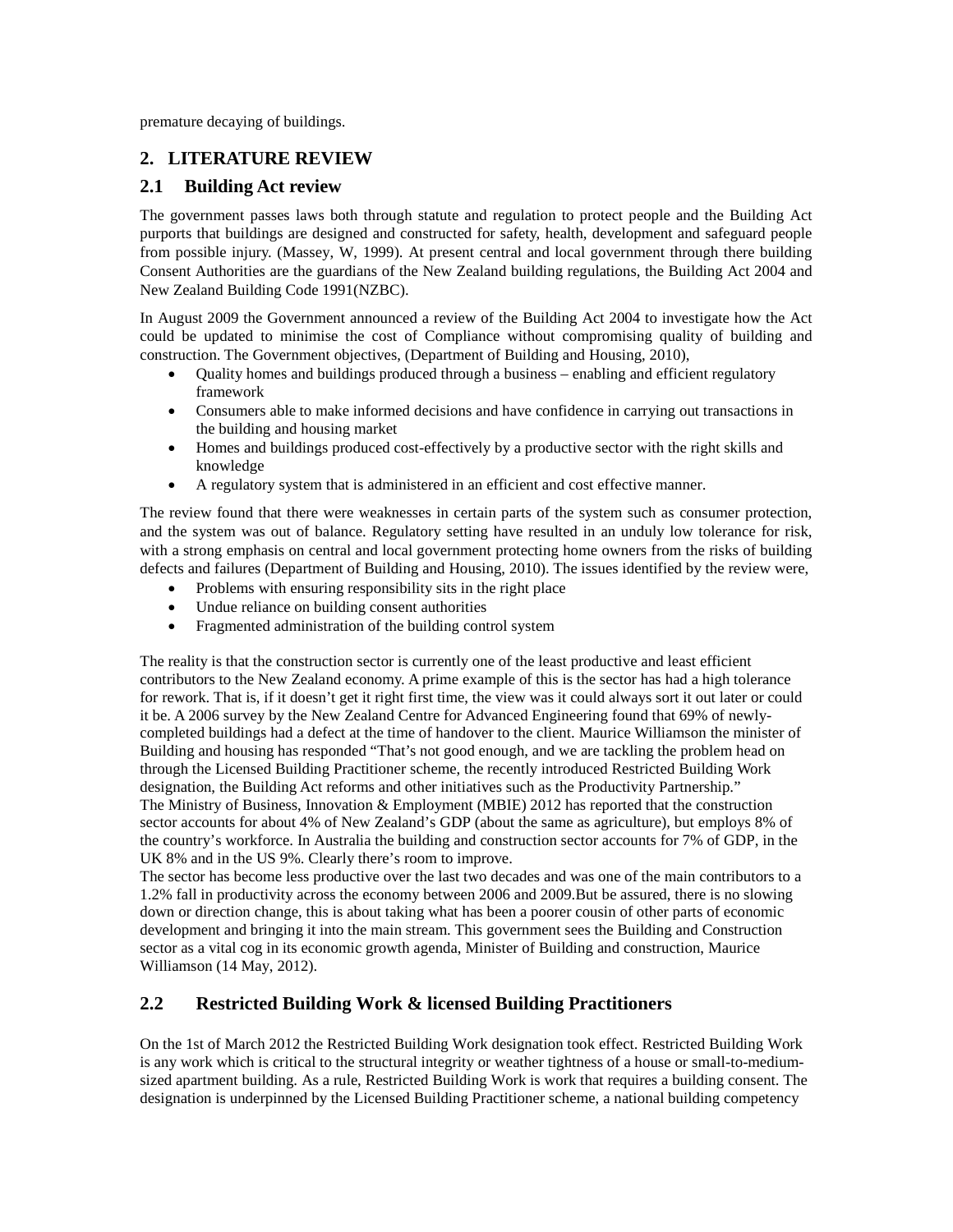programme established to raise standards and accountability across the building and construction sector and to give consumers greater confidence in the quality of building work done. It underpins an efficient and accountable building sector focused on quality. The scheme has been well received by industry. By the end of April a total of 20,222 people had applied for 26,334 licences.

The introduction of Restricted Building Work also directly impacts on Building Consent Authorities (BCAs) and building officials because at the completion of restricted building work licensed building practitioners are required to provide the owner and BCA with a Memorandum or Record of Building Work to confirm the Restricted Building Work was carried out or supervised by an LBP and that identifies which LBPs were involved. While this is a relatively simple and straightforward process, it is also critical to the success of the Restricted Building Work designation, and the significance of your role can't be overstated. From the point of view of building practitioners, the benefits of being licensed have increased considerably with the introduction of Restricted Building Work.

The combined effect of Restricted Building Work, the licensed building practitioner scheme and our Building Act reforms will be a more efficient and productive sector with less red tape, more streamlined consenting and compliance systems, and clearer accountabilities for all parties. This will be beneficial for the sector, consumers, building owners and also the economy as a whole.

# **2.3 The Auckland Plan: Increase house supply to meet demand**

According to projections of demand in Auckland, there is a demand to build more houses per year in New Zealand than industry and systems can currently sustain (Auckland plan 2012). Auckland's population is projected to increase to numbers between 2.2 and 2.5 million over the 3 decades (NZ Census 2013). Around 400,000 additional dwellings will be required by 2040, which means that at least 13,000 additional houses have to be built each year. The challenge is great, as of 2012 a shortfall of about 10,000 homes, and levels of house building are less than half the volume required. In the year of 2012, only 5,000 consents for new homes were issued per year in Auckland, and not all these projects have commenced. Further, in New Zealand as a whole, only about 24,000 houses are built each year, and the rebuilding of Christchurch will take up a large part of national construction capacity.

The 2012 Plan provides greater certainty for developers about when and where development will occur over the next 30 years. Auckland has a large shortfall in housing and a depressed development sector, it is a major task in achieving at least 13,000 new dwellings on average per year over the 30-year life of the plan, without urgent, bold, multi-sector action.

The Auckland Council influences housing supply through its planning, regulatory and consenting processes. For developers, the loss of equity and profit caused through delays can be more costly than the fees themselves. Time and costs across the entire development process need to be reviewed. Processes can be streamlined to increase certainty around cost and timing. The Auckland Council could move to outcomes- based consenting and other incentives for development in existing urban areas, and zone land for development in new growth areas.

Build and deliver on a multi-sector Housing Strategic Action Plan to achieve the required increase in housing supply, including options to increase affordable housing supply for first home buyers. New Zealand's building industry is small-scale and fragmented, with a lot of silo design, construction skills shortages, and low productivity .All these factors impact on supply and house prices, combined with the post Christchurch earthquakes has provided pressure on housing nationally.

# **2.4 Christchurch Earthquakes**

On Saturday 4th September 2010, a magnitude 7.1 earthquake occurred near Christchurch. It was widely felt over the South Island and lower areas of the North Island, and caused considerable damage in central Canterbury, especially in Christchurch. It was the largest earthquake to affect a major urban area since the 1932 Hawke's Bay earthquake. The scientific name given Darfield earthquake, though it is more widely known as the Canterbury earthquake. It produced the strongest shaking ever recorded in New Zealand. Ground near the epicentre moved up to 1.25 times the acceleration due to gravity. The earthquake was accompanied by a large surface rupture.The quake occurred at a time when majority of people were in the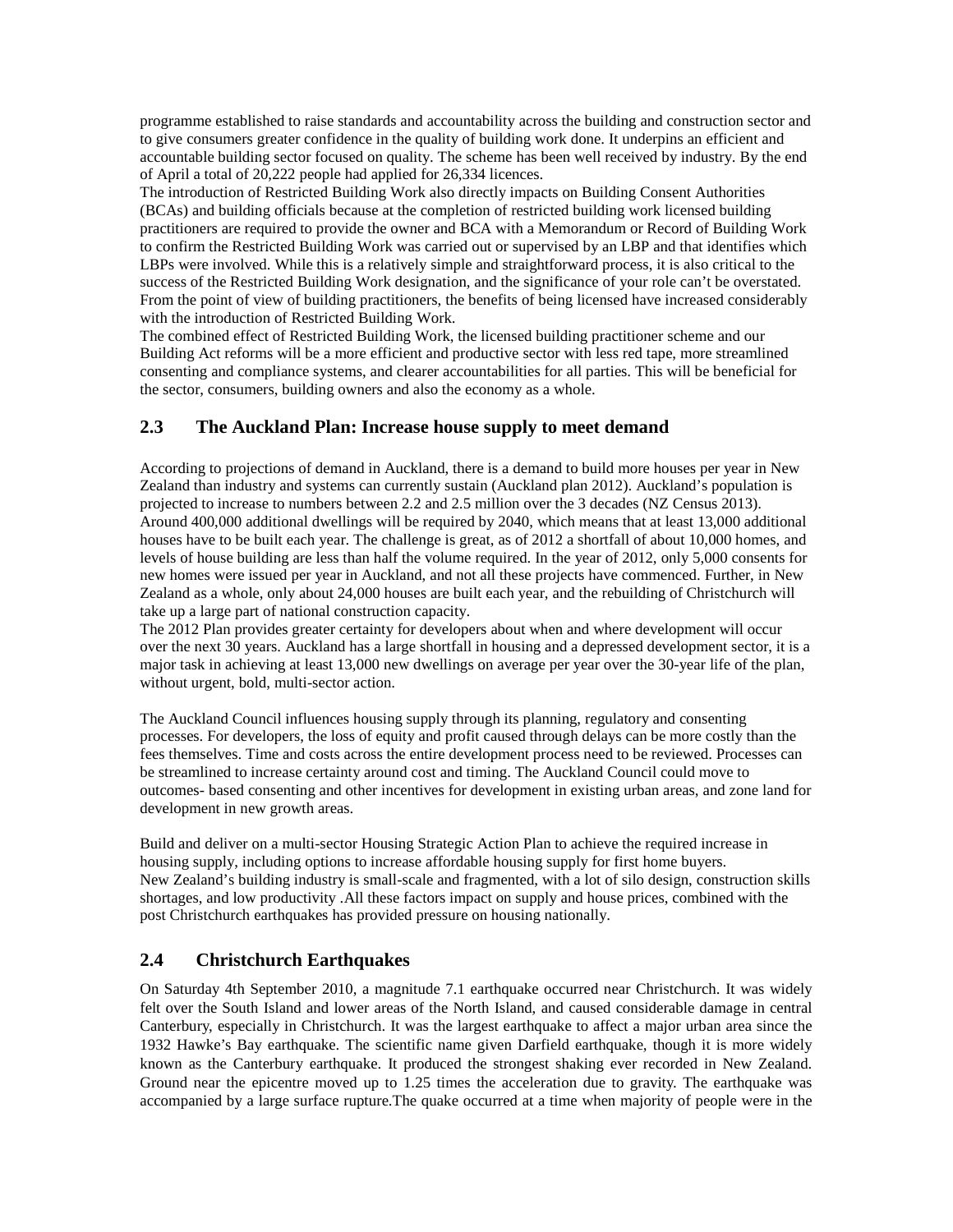homes asleep and the streets were largely deserted. The lack of casualties was also due to strict building regulations and partial strengthening of older builders.

The worst damage was suffered by mainly pre-1940s buildings constructed of brick and masonry, and lacking adequate reinforcement. Some walls crumbled, with bricks cascading on to the streets. Brick chimneys toppled through tile roofs. One of the few cases of serious injury was caused by a falling chimney. A number of historic stone churches were badly damaged, although both the Anglican and Catholic cathedrals survived with minor cracking. An early Treasury estimate of the cost of the earthquake was \$4 billion. Aftershocks continued for several months after the earthquake, some strong enough to cause damage to already-weakened structures. The event had left a question mark on the uncertainty of stability of older buildings and this was to come to fruition in the 2011 earthquakes with devastating consequences.

On Tuesday 22 February 2011 at 12.51 p.m. Christchurch again was struck by a magnitude 6.3 earthquake, which took the lives of 185 people and injured several thousand. The earthquake epicentre was near Littleton, just 10 kilometres south-east of Christchurch's central business district. The earthquake took place more than five months after the 4 September 2010 earthquake, but is considered to be an aftershock of the earlier quake.

In contrast to the September earthquake which hit in the evening the earthquake occurred during lunch time, when many people were on the city streets. The collapse of two multi-storey office buildings – the Canterbury Television and Pyne Gould Corporation buildings accounted for 110 fatalities. Falling bricks and masonry on Manchester Street and Cashel Mall killed 11 people, and six died in two city buses crushed by crumbling walls. Rock cliffs behind houses collapsed in the Sumner and Redcliff's area, and boulders tumbled from the Port Hills summits, with five people killed by falling rocks. Although not as powerful as the magnitude 7.1 earthquake on 4 September 2010, this earthquake occurred on a fault line that was shallow and close to the city, so the shaking was particularly destructive.The earthquake brought down many buildings previously damaged in the September 2010 earthquake, especially older brick and mortar buildings. Many historic buildings were heavily damaged, including the Provincial Council Chambers, Littleton's Timeball Station, and both the Anglican Christchurch Cathedral and the Catholic Cathedral of the Blessed Sacrament. Among the modern buildings damaged, and eventually demolished, was Christchurch's tallest building, the Hotel Grand Chancellor. Over half of the buildings in the central business district were demolished.

Liquefaction was much more extensive than in the September 2010 earthquake. Eastern sections of the city were built on a former swamp. Shaking turned water-saturated layers of sand and silt beneath the surface into sludge that squirted upwards through cracks. Properties and streets were buried in thick layers of silt, and water and sewage from damaged pipes flooded streets. House foundations cracked and warped, wrecking many homes. Despite the damage to homes, there were few serious injuries in residential houses in liquefaction areas. However, several thousand homes would need to demolished, and some sections of suburbs will probably never be re-occupied.

The government immediately activated its National Crisis Management Centre, and declared a national state of emergency the day after the quake. Christchurch's central business district remained cordoned off for more than two years after the earthquake. The weeks past the earthquake about 70,000 people were believed to have left the city due to uninhabitable homes, lack of basic services and continuing aftershocks. Neighbouring city, Timaru's population swelled by 20% and thousands of pupils registered at schools in other cities and towns. The event has put a lot of strain on central and local government in the response of replacement homes and historic / building assessment in which majority of lives were lost, (MBIE, 2013).

The Christchurch earthquakes in 2011 and 2012 had also left government agencies and civil defense workers in two minds in terms of not knowing the design or construction of buildings that were in danger of collapse in the aftermath which was highlighted in the Canterbury earthquake royal commission report 2012 recommendations,

• The Ministry of Business, Innovation and Employment should be responsible for developing and releasing public communication materials about building management after earthquakes and other disasters during and after the state of emergency.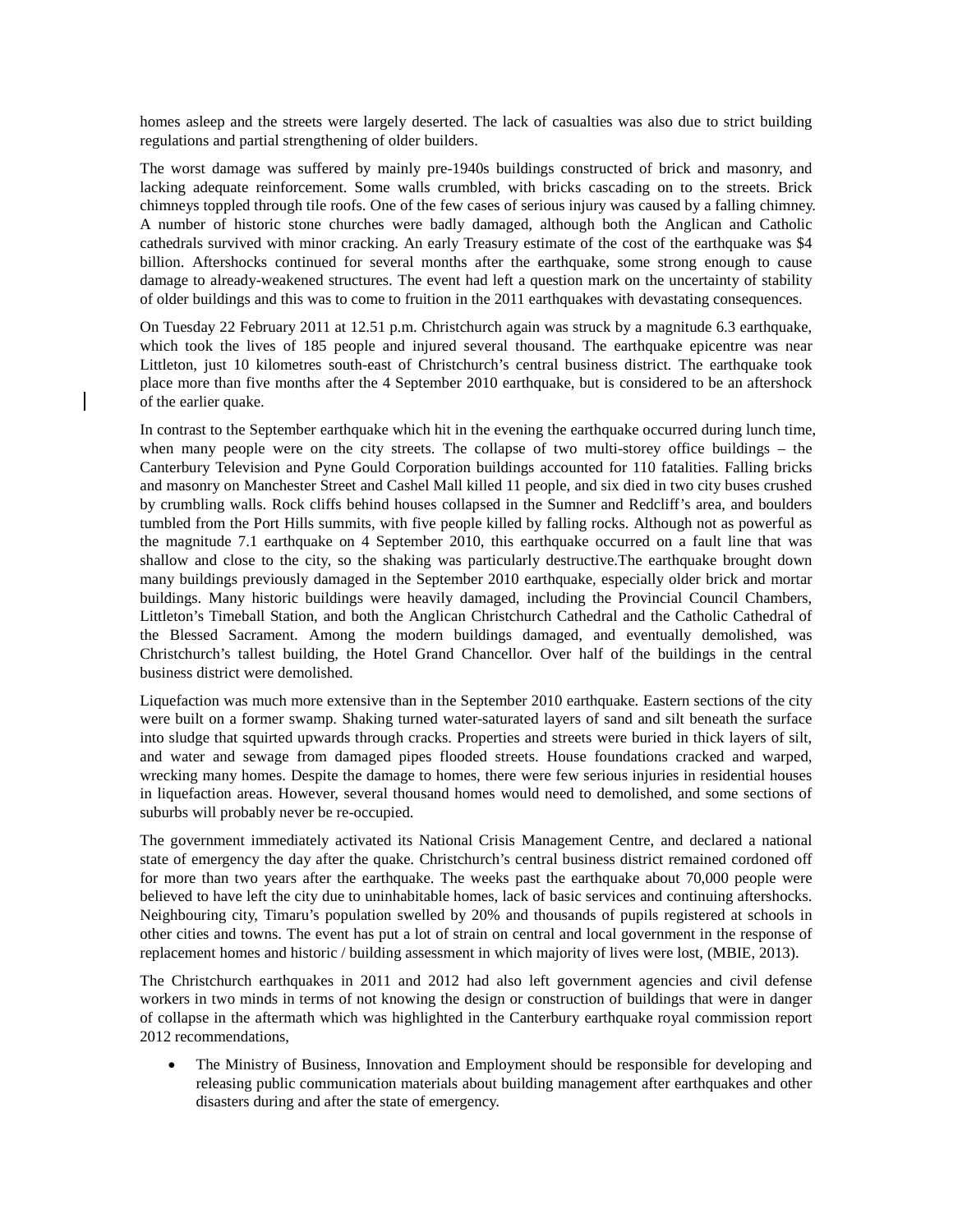- Information management systems should be developed as part of planning for New Zealand's building safety evaluation process.
- The Ministry of Business, Innovation and Employment should work with territorial authorities and other relevant agencies to develop a way for territorial authority building records to be electronically recorded and stored off-site.
- A clear system for identifying individual buildings should be developed and included in the plans for a building safety evaluation process.
- Land Information New Zealand should continue to work on initiatives that develop consistent national addressing protocols and make this information available to the general public

### **2.5 Christchurch loss of building consenting accreditation**

As a consequences of the Christchurch earthquake another devastating blow was to hit in form of the local building control authority losing their accreditation. At 11.10AM on Monday, July 1st 2013 TVNZ One News reported that Christchurch City Council Building Controls Department "had today been stripped of its Building consent accreditation. International Accreditation New Zealand (IANZ) has this morning issued a decision revoking the Council's capacity as a building consents authority".

IANZ had been engaged to provide a report on the Council's consenting process as claims from property developers believed that consenting department delaying tactics were costing thousands of dollars a day. This decision was effected immediately from July 8th 2013.

The council was made aware of the intention to revoke its accreditation as a consent authority in the previous month. The Government had also threatened to intervene stating that taking into account of the enormous stress of the earthquakes, the council was still moving too slowly. Prime Minister John Key in a statement "There is a huge amount of stress on the organisation because of the rebuild, but this is slowing things down".

The New Zealand Herald also reported in an article headed "Council consents: 'critically important' that process is sped up" that the Government wanted "to develop a longer term solution that ensures the Christchurch City Council delivers timely, quality consents, and that they are again IANZ accredited" Cabinet minister Gerry Brownlee.

An average of 35 building applications were received a day in March and April through the Council according to the agenda from the month's planning committee meeting. The work load has led to council officer's reporting "We have seen backlogs develop across all process steps-from pre-processing initial data entry through processing and into typing. The sheer volume exceeds capacity, and applicants are expressing a significant level of concern at this".

Mr Brownlee had previously hit out at the council's slow response, saying: "The council knew this workload was coming and hasn't adequately addressed it".

### **3. INTRODUCING THE INTEROPERABILITY STANDARDS**

In New Zealand the laws and regulations that govern the construction of buildings and other structures are based on the Building Act 2004 (The BA04). The BA04 is administered by local government and all local governments (councils) are designated as Building Consent Authority (BCAs). BCAs have the obligation to issue building consents, undertake inspections during the construction phase, and issue Code Compliance Certificates (CCC) at the conclusion of the building process. Throughout the years councils and their BCAs have developed their own interpretations of the BA04 and have developed their own requirement's for applicants seeking building consents within their territorial jurisdiction. The results of these silo requirement has produced a bottleneck in terms of high level of inconsistency between BCAs with respect to the nature and content of information to be submitted with building consent applications.

This bottleneck creates frustration and additional costs for applicants, particular the group housing companies that have operations across New Zealand. Majority of the group housing companies offer a standard range of plans through either a branch or franchise network. Lodging a plan in various BCAs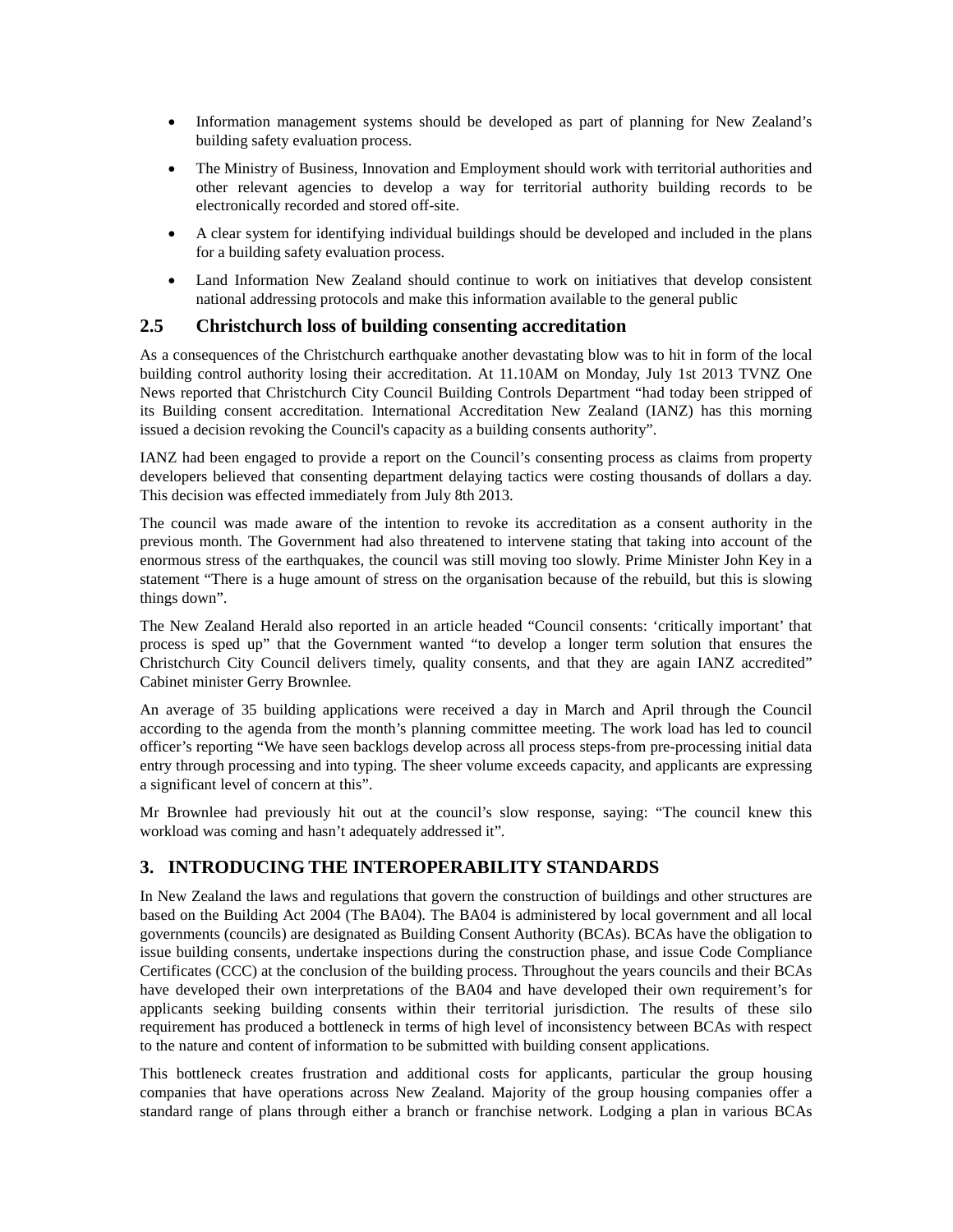location may have varying information requirements in those stipulated in BA04.

# **3.1 Geobuild**

The Ministry of Business, Innovation & Employment (MBIE), in collaboration with another portfolio, Land Information New Zealand (LINZ), along with the Ministry for the Environment and the private sector developing Geobuild, an integrated online strategy that will utilise smart technology that links all aspects of the construction process, from design through procurement and construction and maintenance, to achieving productivity gains and quality improvements within the built environment.

The New Zealand Government wants to see a greater level of interoperability between data sets within the construction industry to enable businesses and citizens to have improved accessibility to public information. The more information that is available the greater the decision making which enables innovation. Geobuild is the overarching concept to producing greater interoperability.

Geobuild will set minimum national standards and software protocols to allow information sharing between the private and public sectors. When interoperable, the three initial technological applications National online consenting sytems, Building information Modelling (BIM) and Location based information are expected to improve productivity, building quality and safety and lower building cost.

## **3.2 Access to information**

Information about a particular site or building can be located in various places, such as Central and local government agencies, private businesses and even private homes as the original set were destroyed as what had happened when a local borough had burnt down along with its building consent records. Information are formatted differently and a lack of common standards limits access and use. It is envisaged that with Geobuild, land and building owners, developers, architects and designers, building and construction companies and central and local government agencies would be able to quickly access and locate information on any site. They would be able to view all aspects of the land below the ground and if the building was designed using Building information modelling (BIM) software, a 3D view of the building and its structural components.A key component of this initiative is the development of a National Online Consenting system.

# **3.3 Local Government**

The 2013 Census, show that 1,415,550 people usually live in Auckland which is an increase of 110,592 people, or 8.5%, since the 2006 Census. It population ranks 1st in size out of the 67 districts in New Zealand. Auckland has 33.4% of New Zealand population. While Parliament is elected to deal with issues relevant to New Zealand and its people as a nation, local government enables democratic decision-making by and for local communities. Local government makes decisions about local issues and services, having regard to local needs and priorities. This recognises that not all communities are the same, nor do they have the same issues.

In April 2009 the Government responded to the report of the Royal Commission on Auckland governance and agreed with the recommendation that there should be major changes to Auckland. At the same time the Government announced that the seven existing city and district councils and the Auckland Regional Council be disestablished and a new unitary council, the Auckland Council, be established.

As of the 1 November 2010 the Auckland Council replaced the existing Auckland Regional Council, Auckland City Council, Manukau City Council, North Shore City Council, Papakura District Council, Rodney District Council, Waitakere City Council, Franklin District Council and any associated community boards. The amalgamation of these groups signalled the beginning of a major logistic of reorganising of resources and personal. (Auckland Council, 2011)

There are 78 local authorities representing all areas of New Zealand, which consist of,11 Regional Councils, 12 City Councils (which are largely urban); 54 District Councils: and 1 Auckland Council, Which amalgamated 8 former councils on 1 November 2010). Auckland Council, as well as the city and district councils, are collectively referred to as territorial authorities (TA). There are 67 in total. Other important local government activities include Civil defence planning and emergency preparedness.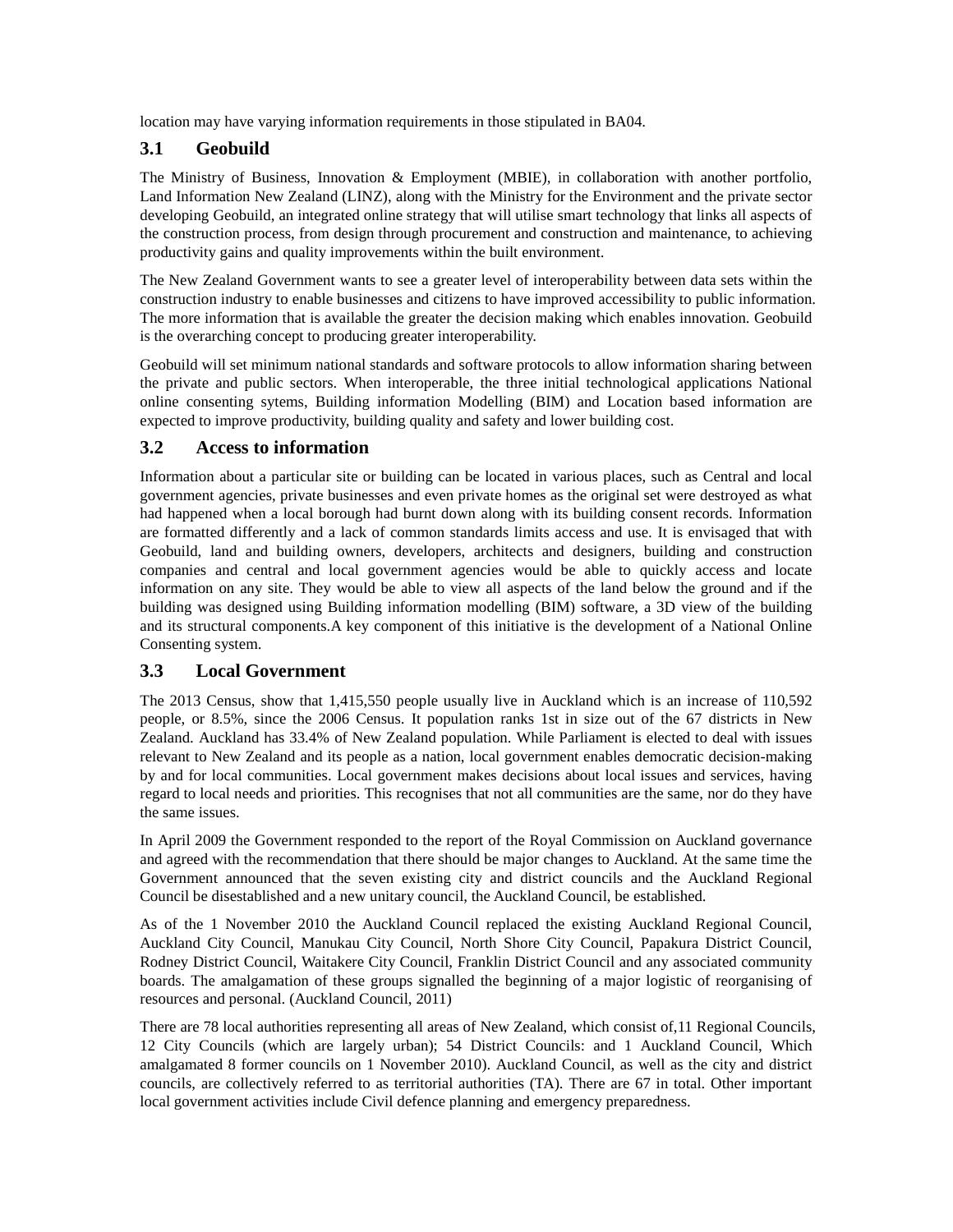Government through housing Minister Maurice Williamson eluded to the issue of whether to consolidate, or at least better align, BCAs. In 2011 Maurice wrote to Local Government New Zealand (LGNZ) indicating that he really questioned whether retaining 69 Building Consent Authorities (BCAs) is really in the best interests of New Zealand. He also advised that he wanted to see progress on using technology to improve service delivery. The Department has met with a nationally representative group of Councils, chaired by LGNZ. The focus has been on developing a common understanding of the opportunities from system changes, particularly for building and construction sector productivity. Alignment of services nationally will produce consistency of service delivery. A national on-line consenting system will enable this. Councils will provide relevant staff to work with the Department.

### **3.4 National online consenting system**

A major component of Geobuild, online consenting system is able to accept digital applications for building consents. All information that is submitted as part of the consent application will need to comply with the Geobuild interoperability standards. As a paperless process the electronic application will be more convenient and cheaper for users. The lodgement and application process will be the same nationally providing consistency for all BCAs.

A National Online Consenting System will increase processing efficiencies, reduce costs for applicants and BCAs, and improve customer service through making the consent application process simpler and more efficient. It will also improve the customer experience by reducing application processing times, reduce processing costs and eliminating the need for applicants to visit the BCA. It would introduce a centralised, Internet based hub that receives, captures, and allows consistent processing of all building consent applications. Processing of consents, including inspections, will be conducted by Building Consent Authorities. The final aim is a service that provides for, and facilitates, the 'end-to-end' processing of consents using standard forms and consenting processes to provide applicants with a common experience, regardless of which Building Consent Authority (BCA) receives their consent application. Potential models from other countries have been operating, including Australia and the United Kingdom and Wales planning portal online site (Planning Portal U.K, 2013).MBIE in March 2013 reported the total projected direct minimum benefits of the national online consent system are \$67.3 million per annum. This took into account time saved by applicants and BCAs and benefits to contractors from the early issue of the code compliance certificate.

#### **3.4.1 Application Preparation**

Consent applicants access the National Online consenting system via a secure government login. Applicants are able to revisit previously unsubmitted applications via an intuitive smart form workspace. Digital plans which have been formatted to BIM and associated documents and specification can be uploaded to the system.

#### **3.4.2 Consent submission**

System verifies the completeness of the information and application fees can be paid online.

#### **3.4.3 Consent processing**

Consent applications are formally accepted by BCA for lodgement and processing. If any issues arise during processing further information may be requested. Once processing is satisfied and approval given, invoices are generated and notifications sent.

#### **3.4.4 Inspections**

Applicants request inspections for their project in which appropriate competent inspectors are allocated. Inspectors access consent information and documents through their mobile devices. Smart inspection forms and mobile devices used to submit data back to the inspection systems electronically. Inspectors also have the facility to issue electronic enforcement notices on site.

#### **3.4.5 Compliance Certification**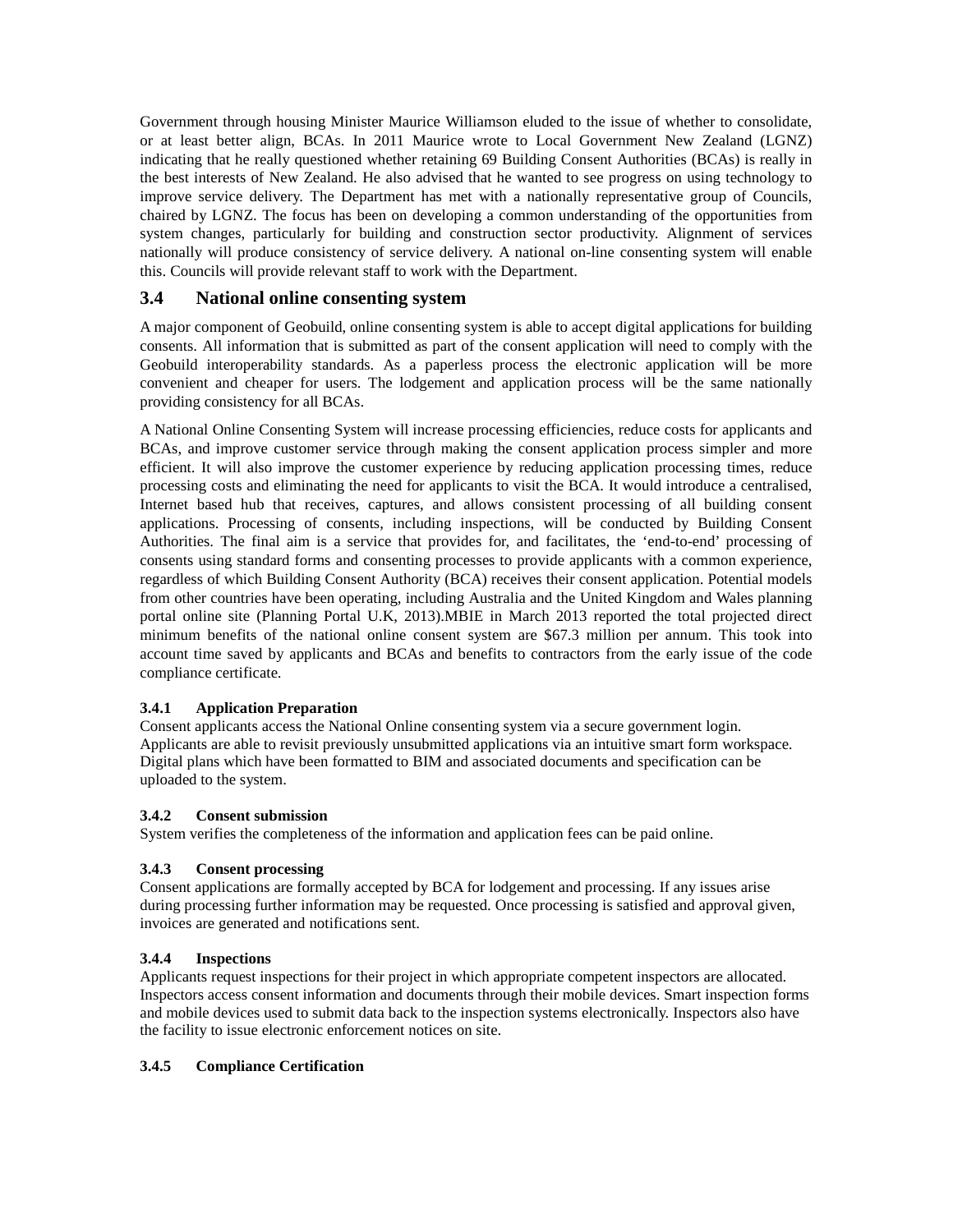Once the final inspection has been approved by field inspector and all outstanding items addresses, the system will automatically issue the Code Compliance Certificate (CCC) and consent records update automatically. The issuing of the CCC will be the responsibility of the field inspector.

#### **3.4.6 Communication**

Throughout the consenting process, customers, council officers and other stakeholders are able to collaborate and communicate via a centralised communication hub within the national online.



## **3.5 BIM**

BIM is digital software that is capable of generating a three-dimensional view of the physical, spatial and functional characteristics of a building. It allows a collaboration in the design, construction and consent process to view the proposed building in a virtual environment. The data-rich program allows information critical to the integrity, design and purpose of the building to be analysed and dissected before construction begins. Contractors and designers are able to view the service area spaces in conjunction with other trades which minimises the problem of services overlapping each other's work. BIM is able to detect compromising issues in designs which will reduce crossovers and rework. BIM has extended its capability from 3D to include project management and logistic (4D), project estimating / costing (5D) and life cycle management (6D). The virtual reality of BIM provides all stakeholders are visual of what the proposed final product would look like. MBIE in March 2013 reported that an Australian review in 2010 estimated average cost savings by users of BIM to be 9.6% for architects. 6.4% for engineers, 5.5% for contractors and owners. In New Zealand, the value of non-residential building consents issued annually in 2011 was \$3.64 billion. A 5.5% saving represents a potential saving of \$182 million if BIM had been as a tool through the design and construction process.

## **3.6 Local –based information**

Local and central government agencies such as LINZ gather information about the natural and built environment including what is on, under and above the land. LINZ also manages the cadastral database and land Online, the land registration system. The use of Geobuild interoperability standards in its upgrade will improve access to and usability of all location based information.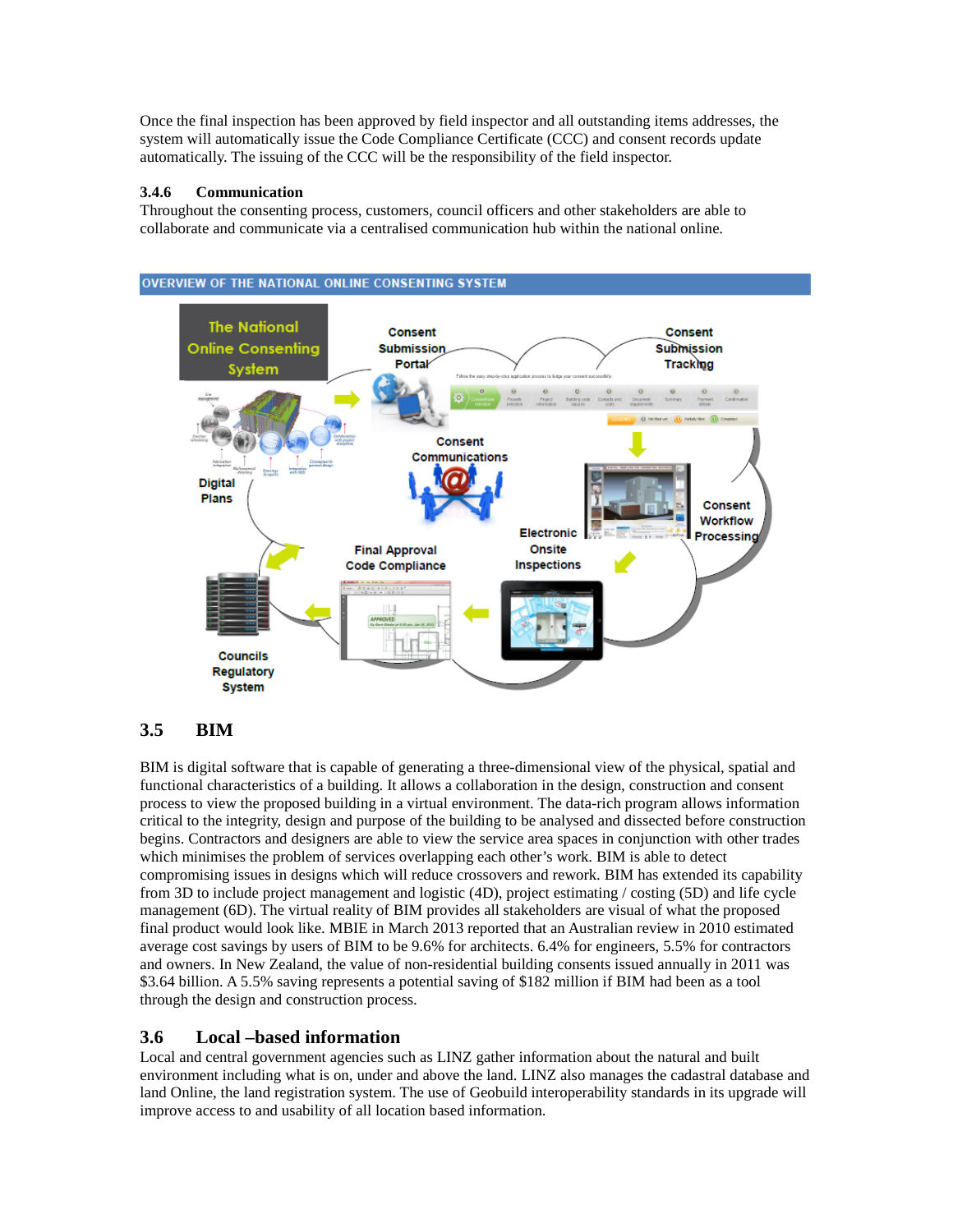## **3.7 Geobuild future benefits**

Information provided by Geobuild could benefit emergency response services as in the 2011 Christchurch earthquake and its aftermath. Accessing information on the construction of the building would have provided structural stability of buildings for rescue team and agency to make risked based assessment. On a global scale Geobuild may contribute with acceleration of building projects forecasted for 2020 by economist (Betts, M. and Farrel, S*.*, 2009).

## **4. THE RESEARCH**

## **4.1 The research questions**

The literature review provides in-depth analysis into the New Zealand building controls dilemma due to the rebuild of one its largest city from past natural disasters and the forecasted growth of its largest city population. It explores the concept of a process review of Geobuild, online consenting system as an alternative to paper based lodgements eliminating the need for applicants to visit the BCA. This provides the so called benefit of minimizing time and cost without undermining quality. This process also comes with a caution as past dramatic regulatory changes have led to drastic results in the leaky building crisis. Critical evaluation of the literature review indicates that there is a current need to examine online consenting as a regulatory tool in New Zealand. Thus the following research objectives are formulated for the larger study programme to provide an exploratory evaluation that could help institute the National online consenting scheme in New Zealand.

- 1. To understand the impact of online consenting in building construction and any roll on effect on performance.
- 2. To validate the research findings through subject matter experts in the New Zealand construction industry.

## **4.2 Research methodology**

This research is undertaken to gain insights into the general nature of the online consenting scheme as a regulatory tool. It is not geared toward developing precise statistical projections or descriptions but to evaluate the online consenting scheme through regulatory building practitioners and identifying any relevant issues. An explanatory sequential mixed methods design will be used, and it will involve collecting quantitative data first and then explaining the quantitative results with in-depth qualitative data. The main form of data collection is Quantitative questionnaire surveys with building control practitioners in New Zealand followed by Qualitative interviews with home developers and franchise owners. Deliberate and area sampling of large Building Consent Authorities throughout New Zealand (Auckland, Hamilton, Wellington and Christchurch) for this not only covers the majority of the population but also covers the geographic makeup of the country. This study aims to design, develop, test in the field, simulate and apply a framework and tools to evaluate online consenting for it feasibility and effectiveness or deterrent as a Building Consent Authority tool in New Zealand. Adopting a semi-structured questionnaire will provide flexibility during interviews in clarification of questions and practitioners elaborating further on their responses. The research findings will be validated using the qualitative interviews with Subject matter experts. All interviews will be recorded and transcribed verbatim then analysed through the use of qualitative analysis software package, NViVo.

### **5.0 CONCLUSION**

Conclusively the study finds that the online consenting scheme could provide building regulators a tool to accelerate building processes. The fact that the scheme is online may mean that transparency is available throughout the process providing consistency without compromising cost and quality. In situations where resources are stretched and the pool of competent talent is lacking, the new scheme also provides regulatory teams a tool that can be utilized. If there is one message to take out of the leaky building crisis, it is that